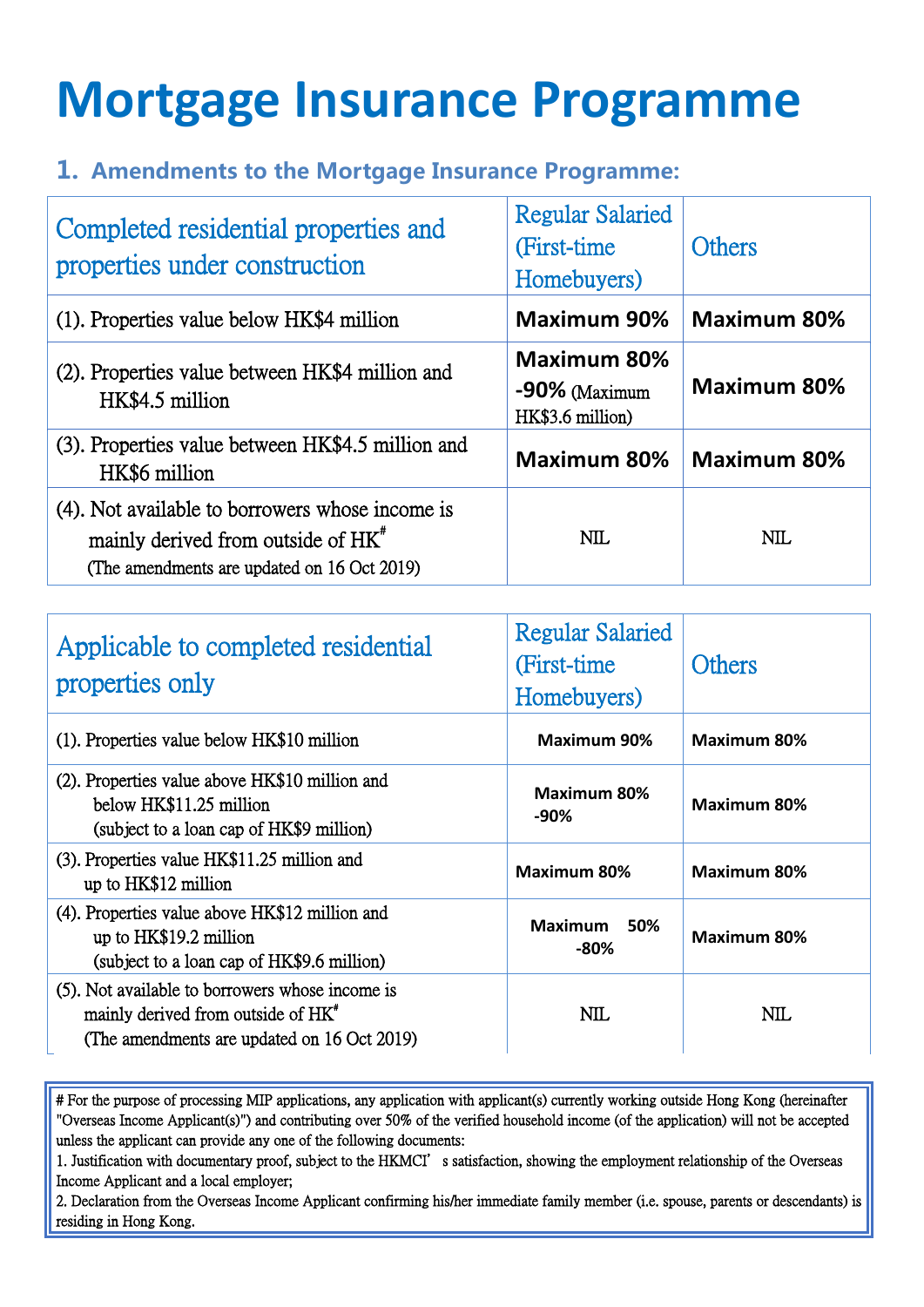## 2. Loan-to-value Ratio (LTV) caps

|                                                                  | <b>Residential property</b>                                                                       |                                                    |                                                     | <b>Commercial &amp; industrial</b><br>properties, & Car parks |                                                     |                                     |
|------------------------------------------------------------------|---------------------------------------------------------------------------------------------------|----------------------------------------------------|-----------------------------------------------------|---------------------------------------------------------------|-----------------------------------------------------|-------------------------------------|
| Value of property                                                | <b>Owner-occupied</b>                                                                             |                                                    | Non-self-use<br><b>Or Company held</b>              |                                                               |                                                     |                                     |
|                                                                  | Applicants whose income is mainly<br>derived                                                      |                                                    | <b>Applicants whose income is</b><br>mainly derived |                                                               | <b>Applicants whose income is</b><br>mainly derived |                                     |
|                                                                  | in Hong Kong                                                                                      | from outside of<br><b>Hong Kong</b>                | in Hong Kong                                        | from outside of<br><b>Hong Kong</b>                           | In Hong<br><b>Kong</b>                              | from outside of<br><b>Hong Kong</b> |
| For borrower or guarantor with no other outstanding mortgages    |                                                                                                   |                                                    |                                                     |                                                               |                                                     |                                     |
| Debt Servicing Ratio (DSR) based Lending                         |                                                                                                   |                                                    |                                                     |                                                               |                                                     |                                     |
| <b>Properties value</b>                                          | 60%                                                                                               | 50%                                                |                                                     |                                                               |                                                     |                                     |
| below HK\$10 million                                             | (subject to a loan cap of<br>(subject to a loan<br>HK\$5 million)<br>cap of HK\$4 million)<br>50% | 40%                                                | 50%                                                 | 40%                                                           |                                                     |                                     |
| <b>Properties value</b><br>above HK\$10 million                  | 50%                                                                                               | 40%                                                |                                                     |                                                               |                                                     |                                     |
| Net Worth-based Lending                                          |                                                                                                   |                                                    |                                                     |                                                               |                                                     |                                     |
| <b>Regardless of value</b>                                       | 40%                                                                                               |                                                    |                                                     | 40%                                                           |                                                     |                                     |
| For borrower or guarantor with one or more outstanding mortgages |                                                                                                   |                                                    |                                                     |                                                               |                                                     |                                     |
| <b>DSR-based Lending</b>                                         |                                                                                                   |                                                    |                                                     |                                                               |                                                     |                                     |
| <b>Properties value</b><br>below HK\$10 million                  | 50%<br>(subject to a loan cap of<br>HK\$4 million)                                                | 40%<br>(subject to a loan<br>cap of HK\$3 million) | 40%                                                 | 30%                                                           | 40%                                                 | 30%                                 |
| <b>Properties value</b><br>above HK\$10 million                  | 40%                                                                                               | 30%                                                |                                                     |                                                               |                                                     |                                     |
| Net Worth-based Lending                                          |                                                                                                   |                                                    |                                                     |                                                               |                                                     |                                     |
| <b>Regardless of value</b>                                       | 30%                                                                                               |                                                    |                                                     | 30%                                                           |                                                     |                                     |